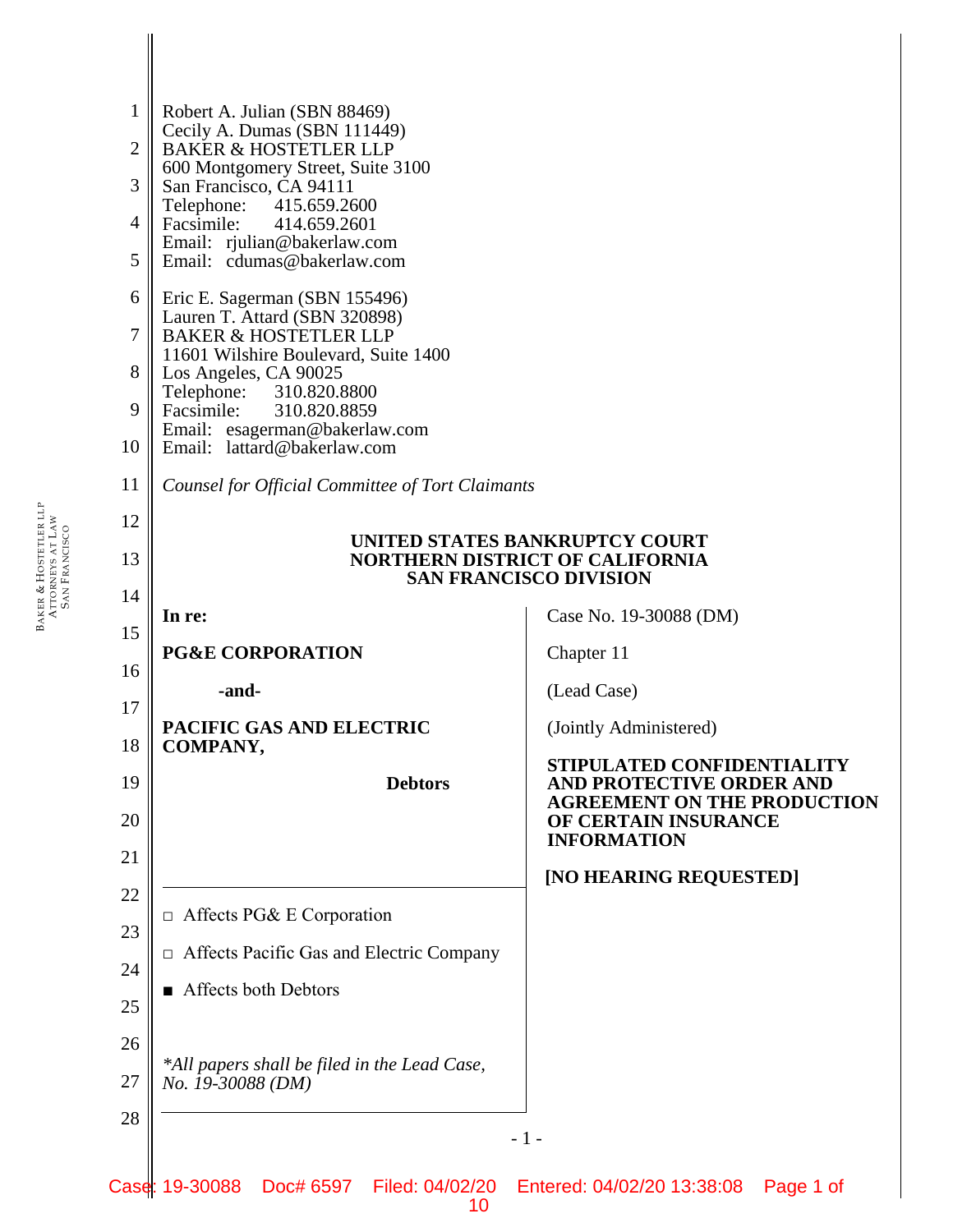3

1

## TO ALL PARTIES AND THEIR ATTORNEYS OF RECORD:

2 4 5 6 7 8 9 BrownGreer PLC ("**BrownGreer**"), the Ad Hoc Group of Subrogation Claim Holders (the "**Ad Hoc Subrogation Group**"), the Honorable John K. Trotter (Ret.) as proposed Trustee for the Fire Victim Trust (the "**Trustee**"), and the Official Committee of Tort Claimants (the "**TCC**") (collectively, the "**Parties**"), hereby reach the following Stipulated Confidentiality and Protective Order and Agreement on the Production of Certain Insurance Information (the "**Agreement**"), which shall become effective as of the date it is entered (the "**Effective Date**") by the United States Bankruptcy Court for the Northern District of California (the "**Court**") in the above-captioned bankruptcy cases (the "**Bankruptcy Cases**").

10

### **RECITALS**

11 12 13 14 WHEREAS certain members of the Ad Hoc Subrogation Group (the "**Subrogation Claimants**") possess claim files that contain information relating to insurance coverage, insurance claims, and insurance payments in connection with fire victim claims arising from the 2015, 2017, and 2018 wildfires (the "**Claim Files**");

15 16 17 WHEREAS BrownGreer manages and controls claimant-specific fire victim information in a central electronic repository pursuant to a series of integrated Case Management Orders (the "**CMOs**") entered in the California North Bay Fire litigation (JCCP No. 4955);

18 19 20 21 WHEREAS CMO 5, entered December 31, 2018 in the California North Bay Fire cases (Dkt. No. 3436-5, JCCP No. 4955),<sup>[1](#page-1-0)</sup> establishes systems for the protection of claimant-specific subrogation information provided to BrownGreer and provides procedures for streamlining the redaction of protected information and production of Claim Files to a BrownGreer repository;

22 23 24 WHEREAS the Court's September 17, 2019 Order re: the Production of the Brown Greer Database [Dkt No. 3922], among other things, adopted an agreement among the TCC and the Debtors regarding access to BrownGreer under CMO 5 terms;

- 25
- 26 27

 $\overline{a}$ 

<span id="page-1-0"></span><sup>28</sup> <sup>1</sup> The CMOs, including CMO 5, have been filed in the Bankruptcy Cases at Dkt. Nos. 3436-1 through 3436-6.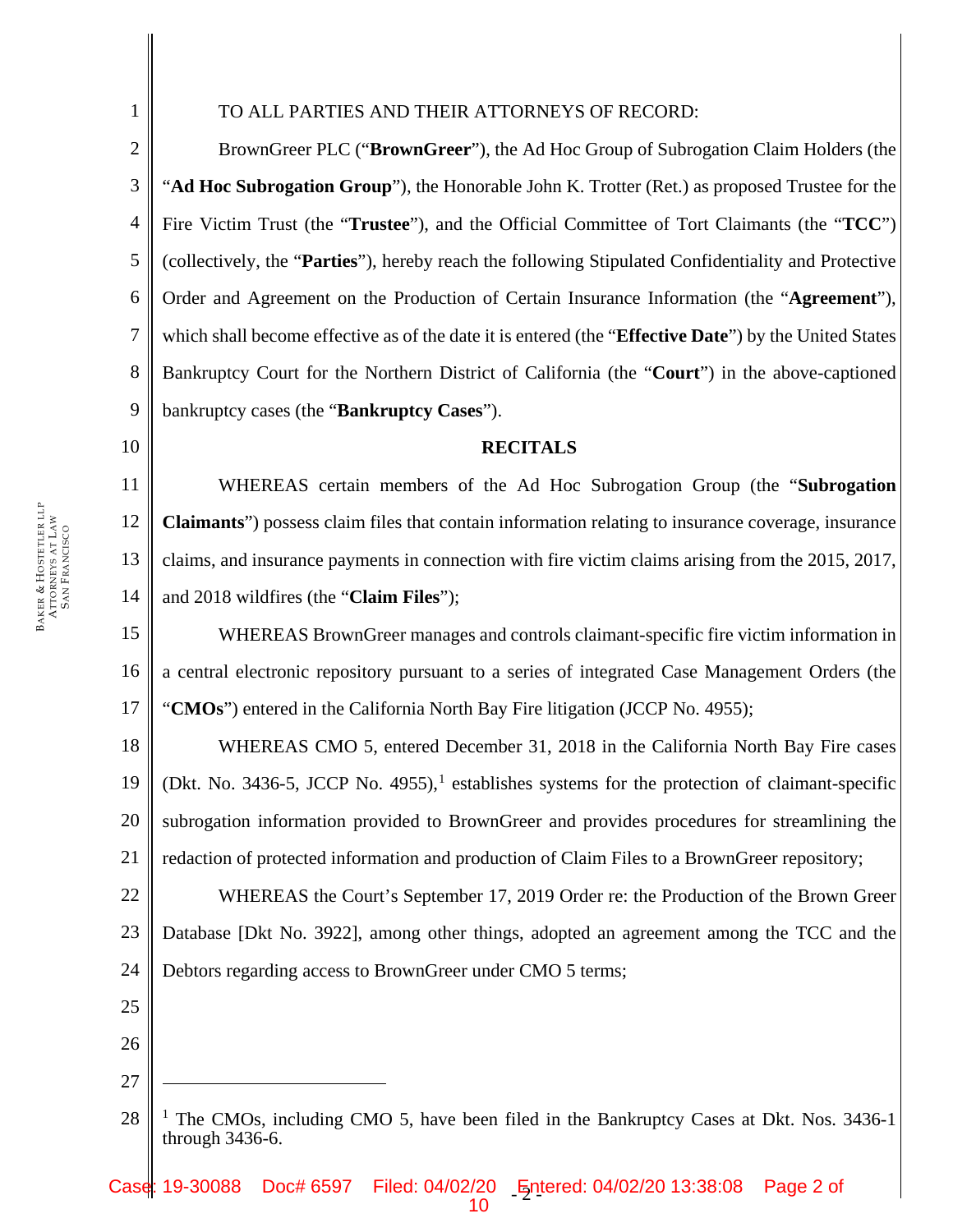WHEREAS claim-related documents in the insured fire victim claimants' Claim Files shall, upon request, be produced by the Subrogation Claimants in possession of such documents pursuant to the provisions of California Insurance Code § 2071;

WHEREAS the insured fire victim claimants, their counsel, the TCC, and the Trustee have requested expedited production of copies of the Claim Files to be held in a secure BrownGreer repository for the benefit of fire victim claimants and to assist with the administration of the Fire Victim Trust, as that term is defined in the Debtors' and Shareholder Proponents' Joint Chapter 11 Plan of Reorganization Dated January 31, 2020 [Dkt. No. 5591-1] (the "**Amended Plan**");

9 10 11 12 13 WHEREAS the Claim Files may contain confidential and personal information of the insured fire victim claimants, including but not limited to driver's licenses, social security numbers, dates of birth, full credit card numbers, full bank account numbers, and other personal information unrelated to the fire claims (the "**Protected Information**") that otherwise would be redacted prior to the Claim Files being produced and accessed by others;

14 15 16 WHEREAS the Claim Files may contain information protected by the attorney-client privilege and/or the work product doctrine belonging to the Subrogation Claimants (the "**Privileged Information**");

17 18 19 20 WHEREAS the Subrogation Claimants' review and redaction of Protected Information from the Claim Files in the ordinary course would require extensive effort and time and would result in delay in the production of the Claim Files to be used in the administration of the Fire Victim Trust and the recovery of insureds from that trust;

21 22 23 24 WHEREAS the Parties agree that the Subrogation Claimants may transmit copies of Claim Files consistent with CMO 5, without redactions for Protected Information, to a secure and accessrestricted repository established by BrownGreer for the subsequent review and possible redaction of Protected Information by the insured fire victim claimants and their counsel;

25 26 WHEREAS the Parties agree to the proposed order filed concurrently with this Agreement (the "**Order**"); and

27 28

BAKER & HOSTETLER LLP ATTORNEYS AT LAW SAN FRANCISCO 1

2

3

4

5

6

7

8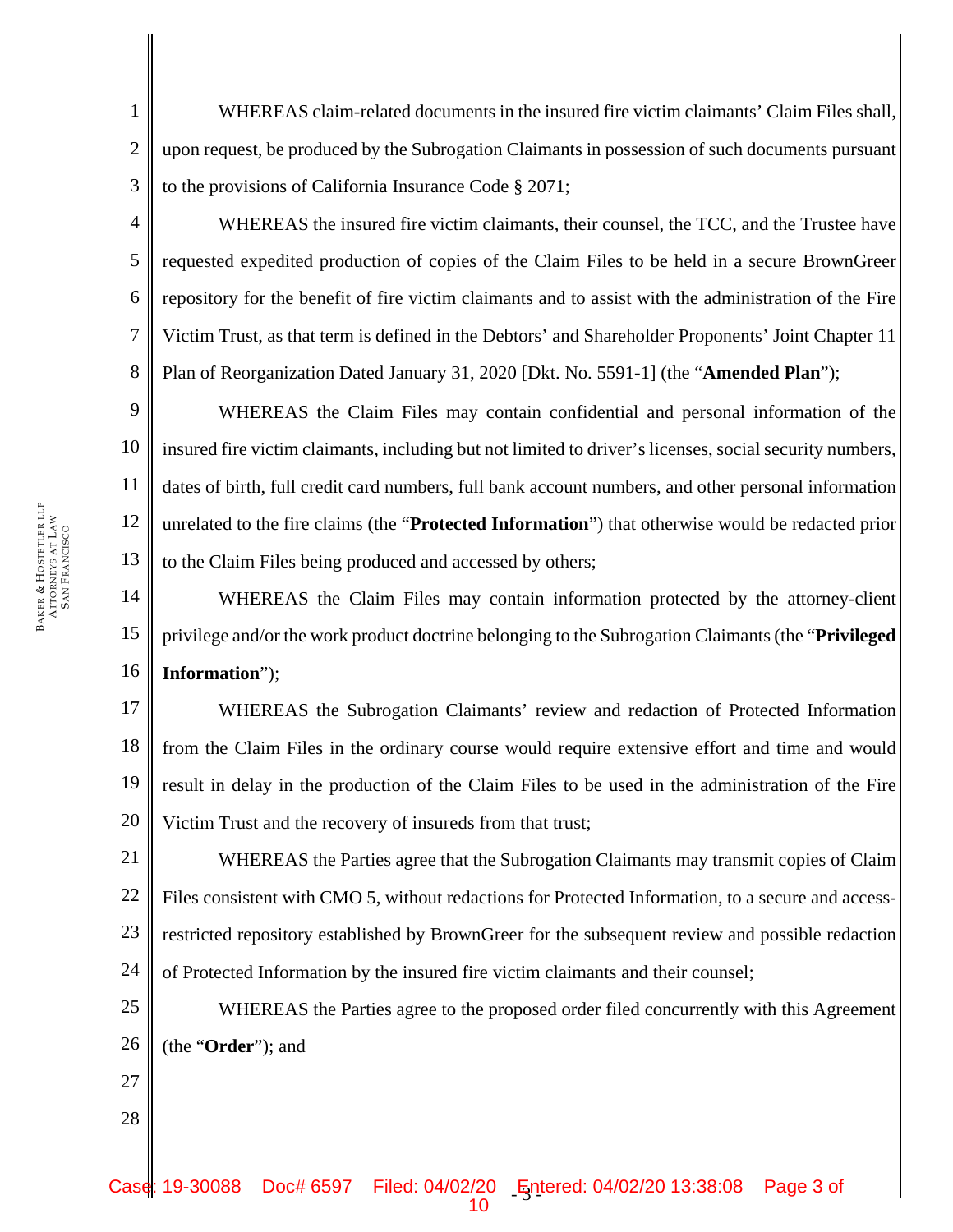1 2 3 THEREFORE the Parties stipulate and agree to implement and adhere to the following confidentiality and protective provisions and procedures for the production of Claim Files in these Bankruptcy Cases.

### **ESTABLISHMENT OF PROTECTED REPOSITORIES**

5 6 7 1. In accordance with CMO 5, BrownGreer established an electronic repository, the "**Review Repository**", for holding electronic copies of the Claim Files for review by the counsel representing insured claimants (the "**Insureds' Counsel**").

8 9 10 11 12 13 14 15 2. BrownGreer will update and manage the Review Repository such that it:(a) provides a means for insured claimants who are not known to be represented by counsel ("the **Unrepresented Insureds**") and the Insureds' Counsel (collectively the "**Unrepresenteds and Counsel**") to review, copy, and, if needed, apply redactions to portions of their own or their clients' Claim Files within the Repository; (b) allows the Unrepresenteds and Counsel to indicate to BrownGreer whether they contest a redaction of Privileged Information in their own or their clients' Claim Files; and (c) allows the Unrepresenteds and Counsel to indicate to BrownGreer the completion of their review and redaction of their own or their clients' Claim Files.

16 17 18 19 20 3. The Review Repository shall be designed and managed by BrownGreer such that it: (a) includes physical and software security measures commonly used in the electronic data management field to protect and secure the Claim Files; (b) restricts access so that only Unrepresenteds and Counsel may access the Repository; and (c) limits access by the Unrepresenteds and Counsel to their own or their clients' Claim Files.

21 22 23 24 25 26 4. BrownGreer shall establish an electronic repository for holding electronic copies of Claim Files following the completion of the review referenced in ¶ 2 (the "**Holding Repository**"). The Holding Repository shall be established within 30 days of the Effective Date for Claim Files access by the Insureds' Counsel and within 60 days of the Effective Date for Claim Files accessed by the Unrepresented Insureds. BrownGreer shall design and manage the Holding Repository such that it includes physical and software security measures as referenced in ¶ 3.

27 28 5. BrownGreer shall ensure that access to the Review Repository and the Holding Repository shall be designed so as to permit only the following access: (a) the Unrepresented

4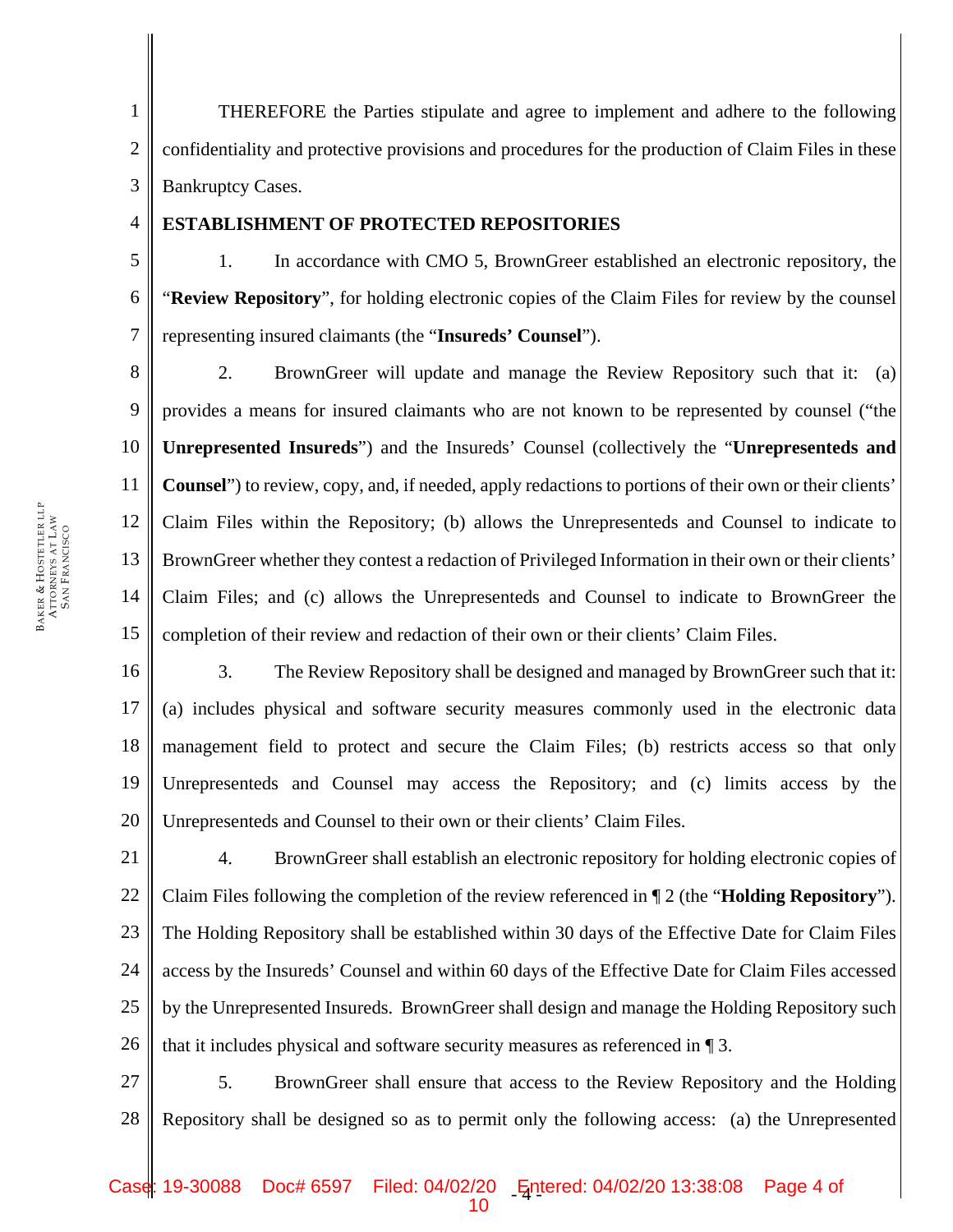1 2 3 4 5 6 Insureds may access their own Claim Files; (b) the Insureds' Counsel may access their clients' Claim Files; and (c) the Trustee and professionals working under the direction of the Trustee may access Claim Files in the Holding Repository. For the avoidance of doubt, (i) the TCC will not be provided access to the Claim Files, and (ii) as set forth in ¶ 3, the Unrepresenteds and Counsel shall only have access to their own or their clients' Claim Files, and shall not have access to the Claim Files of any other insureds.

7 8 9 10 11 12 13 14 15 16 17 18 19 6. In the event any Unrepresenteds and Counsel discover an unauthorized or inappropriate disclosure of any Protected Information transmitted to BrownGreer, the Unrepresenteds and Counsel shall immediately notify BrownGreer of the disclosure and the Unrepresenteds and Counsel shall not make use of the Protected Information for any purpose. Should any Protected Information inadvertently be shared with any third party, the Trustee agrees to hold harmless the Subrogation Claimants and their counsel. BrownGreer agrees to hold harmless the Subrogation Claimants and their counsel for any unauthorized access to or breach of Protected Information in BrownGreer's Review or Holding Repository. Each Unrepresented shall hold harmless the Subrogation Claimants and their counsel for any inadvertent disclosure of that Unrepresented's own Protected Information occurring after its transmission to BrownGreer. Each Counsel shall hold harmless the Subrogation Claimants and their counsel for any inadvertent disclosure of that Counsel's own clients' Protected Information occurring after its transmission to BrownGreer.

20

# **TRANSMISSION OF CLAIM FILES TO REVIEW REPOSITORY**

21 22 7. In agreeing to produce Protected Information, the Subrogation Claimants act reasonably, in good faith and are advancing and protecting the interests of their insureds.

23 24 25 26 8. A compelling need exists for transmission of the Protected Information in the Claim Files to BrownGreer for access by the Unrepresenteds and Counsel that outweighs any concern that may exist about disclosure of Protected Information to BrownGreer and its employees, or that Protected Information could in any way be inadvertently disclosed.

27 28 9. The Subrogation Claimants may transmit the Claim Files to BrownGreer without redactions for Protected Information, to a secure and access-restricted repository established by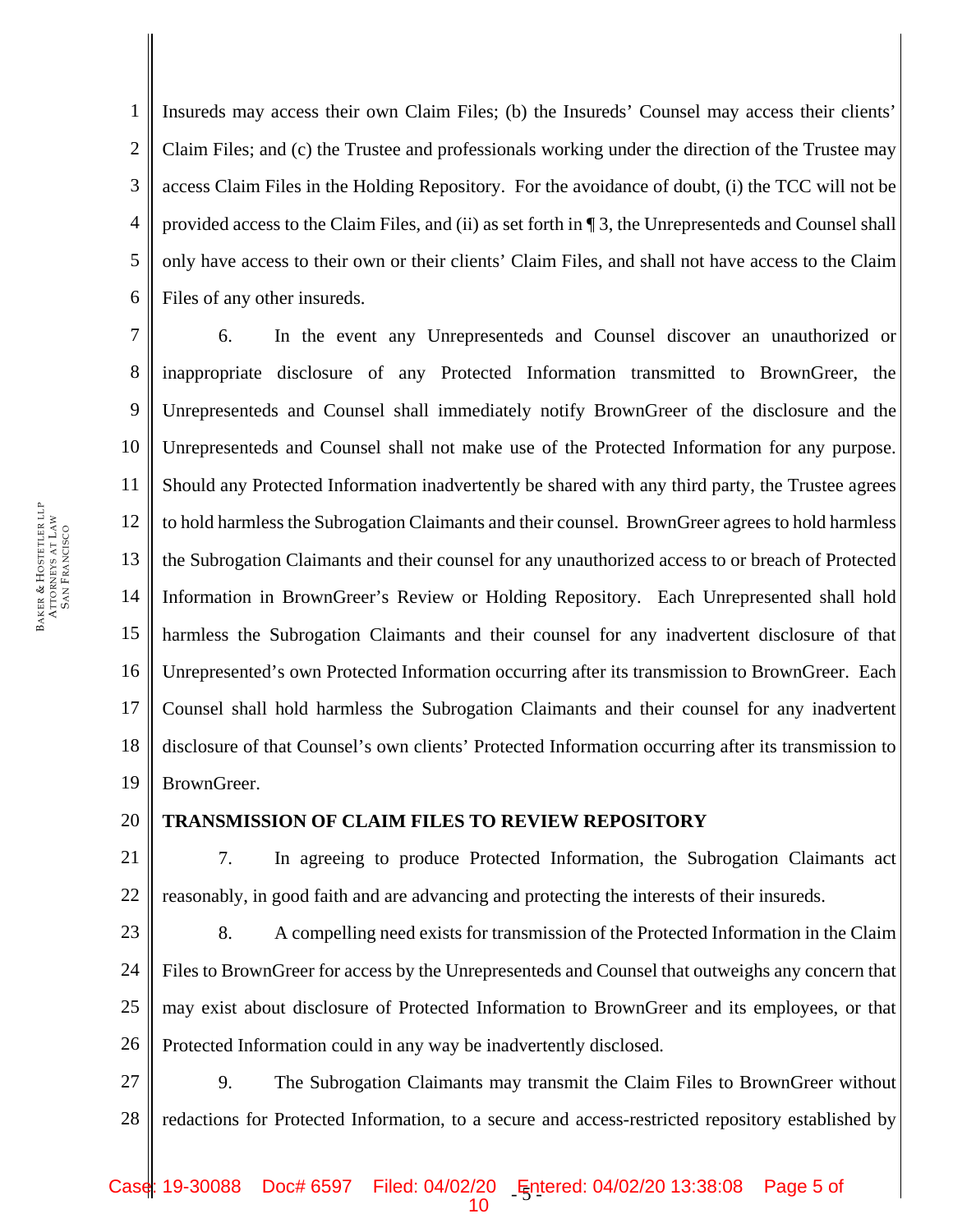BrownGreer for the subsequent review and possible redaction of Protected Information by the Unrepresenteds and Counsel. The Subrogation Claimants may continue to redact the Claim Files, including for Privileged Information.

10. The Subrogation Claimants may, in coordination with BrownGreer, transmit copies of Claim Files in batches on a rolling basis. The transmission of copies of Claim Files to BrownGreer by the Subrogation Claimants will proceed as quickly as reasonably practicable. During the next 30 days the Subrogation Claimants shall take reasonable steps to gather Claim Files for production so that upon completion of the BrownGreer Depository, Subrogation Claimants may immediately transfer as many additional Claim Files as reasonably possible.

10 11 11. In their weekly data updates transmitted to BrownGreer, the Subrogation Claimants will indicate which Claim Files have been produced to BrownGreer.

# **NOTICE THAT CLAIM FILES MAY BE ACCESSED IN REVIEW REPOSITORY**

13 14 15 16 17 18 19 12. BrownGreer shall provide a notice to the Unrepresenteds and Counsel confirming the receipt of the insured claimants' Claim Files (the "**Notice**"). The Notice shall at a minimum explain that: (a) copies of the Claim Files have been transmitted to a secure BrownGreer repository; (b) the Unrepresenteds and Counsel may review the Claim Files within the repository as outlined in ¶¶ 2 and 13; and (c) after a reasonable period of time for review and redaction, the Claim Files may be accessed by BrownGreer. The Notice shall be sent by email to the Unrepresenteds and Counsel.

## **REVIEW OF CLAIM FILES AND TRANSFER TO HOLDING REPOSITORY; REPORTS**

21 22 23 24 25 26 27 13. To facilitate the review of Claim Files by the Unrepresenteds and Counsel, BrownGreer shall ensure that the Review Repository provides reasonably intuitive means for: (a) accessing and viewing the Claim Files in the Repository; (b) applying redactions to portions of the Claim Files in the Repository; and (c) indicating to BrownGreer whether redactions applied by Subrogation Claimants are contested. The Review Repository also shall provide reasonably intuitive means for the Unrepresenteds and Counsel to notify BrownGreer of the completion of the review and the redaction, if any, of the Claim Files in the Repository (the "**Review Completed**").

BAKER & ATTORNEYS AT LAW SAN FRANCISCO

HOSTETLER LLP

1

2

3

4

5

6

7

8

9

12

20

28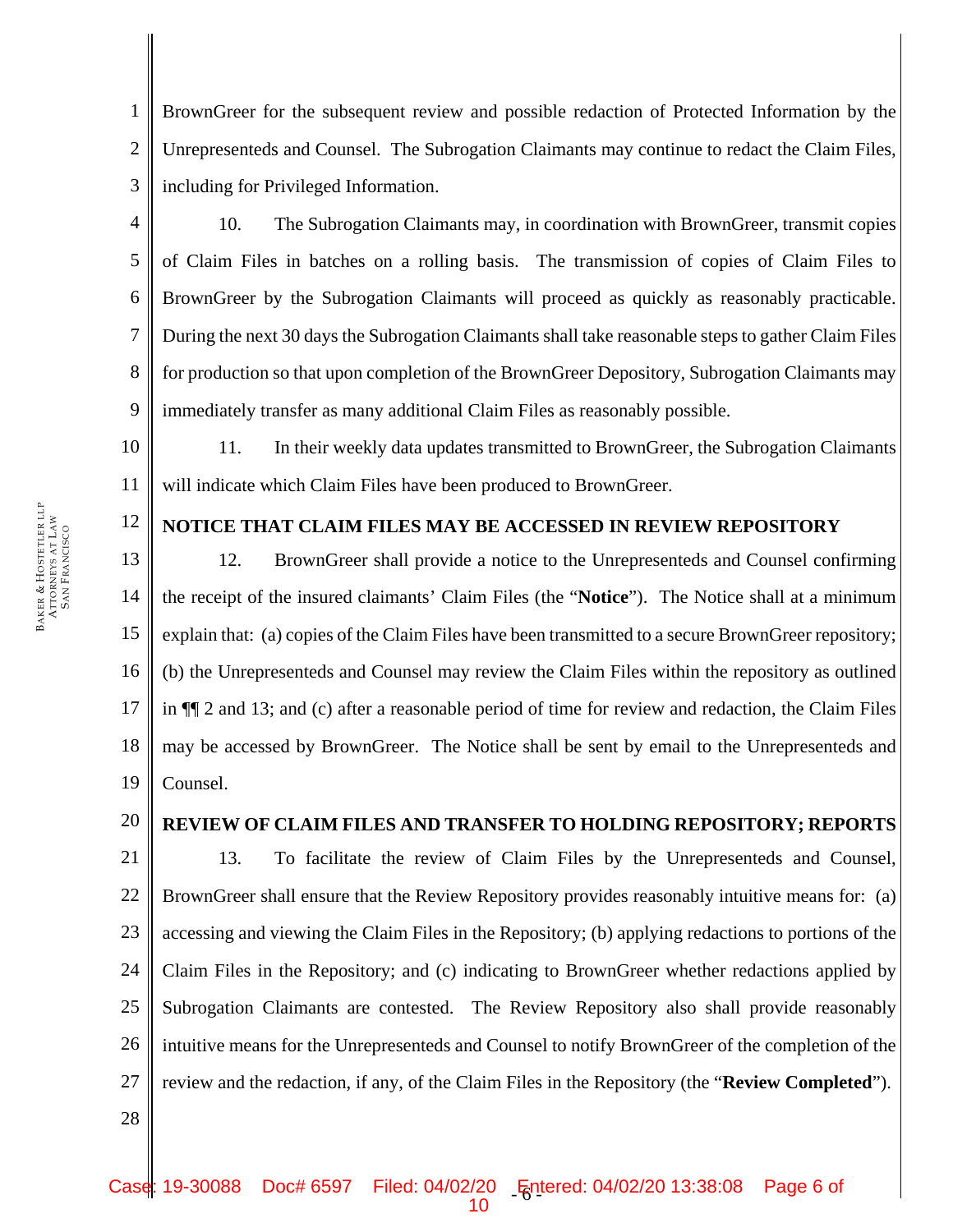1 2 3 4 5 14. In accordance with CMO 5, BrownGreer shall provide the parties described in  $\P$ 5(a)-(c) with reasonably intuitive means to obtain authorized user names and secure login passwords to establish secure connections with the BrownGreer Portal and to permit the use of the BrownGreer Portal. BrownGreer may develop terms and conditions to be accepted by parties described in  $\P$  5(a)-(c) as a prerequisite to their access to the BrownGreer Portal.

6 7 8 15. For Claim Files within the Review Repository that are indicated as Review Completed, BrownGreer shall immediately transfer these Claim Files from the Review Repository to the Holding Repository.

9 10 11 12 13 14 16. Following the first transfer of Claim Files to the Holding Repository, BrownGreer shall, upon request by a Party, generate reports for the Party and its counsel, agents, and consultants concerning the Claim Files in the Review Repository or the Claim Files that have been transferred to the Holding Repository. These reports shall identify the Claim Files by, if reasonably possible, the insured's name, email, claim number, loss address, APN and, if represented, counsel's mailing address and email.

#### 15 **EMPLOYEES, AGENTS, AND CONSULTANTS**

16 17 18 17. BrownGreer shall ensure that its employees with access to the Review Repository or the Holding Repository or who may handle Claim Files are: (a) informed of the confidential nature of the Claim Files; and (b) aware of the Parties' duties under the Agreement.

19 20 21 22 23 24 18. The Parties agree that the Subrogation Claimants and BrownGreer may delegate duties to agents or engage consultants to assist with carrying out duties under the Agreement, provided that the Subrogation Claimants and BrownGreer ensure any agents or consultants with access to or involvement with the Review Repository or the Holding Repository or any Claim Files are: (a) informed of the confidential nature of the Claim Files; and (b) are aware of the Parties' duties under the Agreement.

#### 25 **MODIFICATION AND COOPERATION**

26 27 28 19. The Parties recognize that the posture and status of these Bankruptcy Cases may change and the Agreement may require modification. The Agreement may be modified only in a writing signed by all Parties affected by the modification.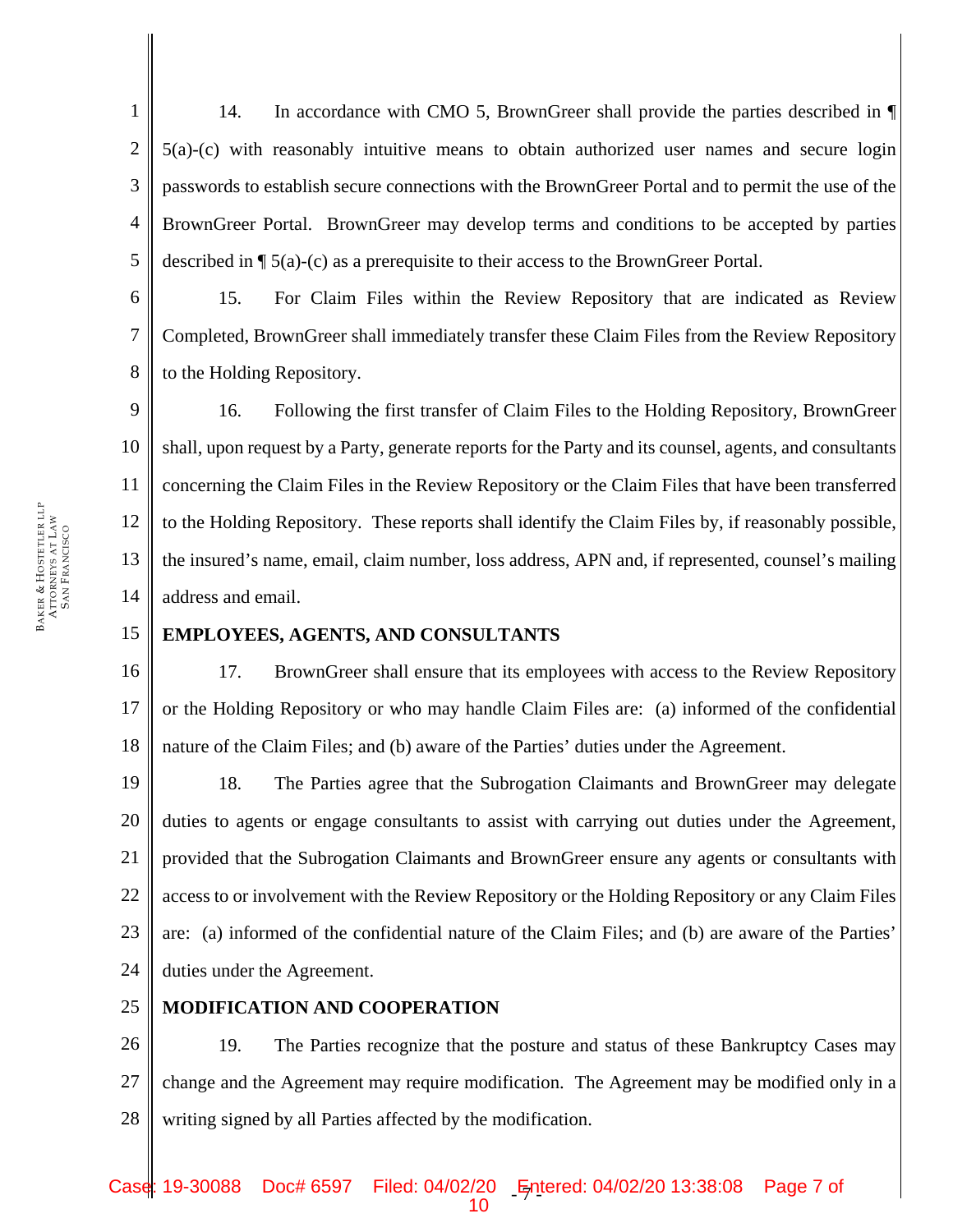1 2 3 4 20. The Parties acknowledge that their cooperation and coordination is essential for the successful transfer and use of certain insurance information as set forth in the Agreement. The Parties agree that they will make reasonable efforts to cooperate and coordinate consistent with the terms and obligations provided by the Agreement.

5 **MISCELLANOUS** 

6 7 8 9 10 21. The production of copies of the Claim Files by the Subrogation Claimants is conditioned on the Court entering an Order that approves the Agreement and determining there is a reasonable and compelling need for the production of copies of the Claim Files by the Subrogation Claimants to the secure, protected, confidential, and access-limited repositories described herein which outweighs any privacy interest the insureds' may have in the Claim Files.

11 12 13 22. Nothing in this Agreement or Order shall diminish or alter the rights and obligations of the Parties under any CMOs, Rules, Orders, Stipulations, Agreements, or any other obligations, all of which remain in full force and effect.

14 15 16 23. Except as specifically set forth in the Agreement, nothing herein shall be deemed to alter the duties of any Party under the provisions of the California Insurance Code Sections 791- 791.27, the Insurance Information and Privacy Protection Act (IIPPA).

17 18 19 24. Additional parties who hold subrogation claims and/or insurers who are not part of the Ad Hoc Subrogation Group can obtain the protections of the Agreement by signing the Agreement.

20 21 22 23 24 25 26 27 28 25. Nothing herein shall be deemed to be a waiver of any right of any of the Parties, any member of the Ad Hoc Subrogation Group, or the Unrepresenteds and Counsel to (i) assert any objection to the production of information or documents in the Claim Files on the grounds that such information or documents fall outside of the scope of the information required to be produced pursuant to California Insurance Code § 2071, (ii) subsequently seek greater protections from the Court regarding the treatment or use of the Claim Files than are set forth in this Agreement, including but not limited to a finding that the terms of the Court's prior Confidentiality and Protective Order [Docket 3405] governs Claim Files produced in these Bankruptcy Cases, or (iii) seek any other relief from the Court in connection with the subject matter of the Agreement.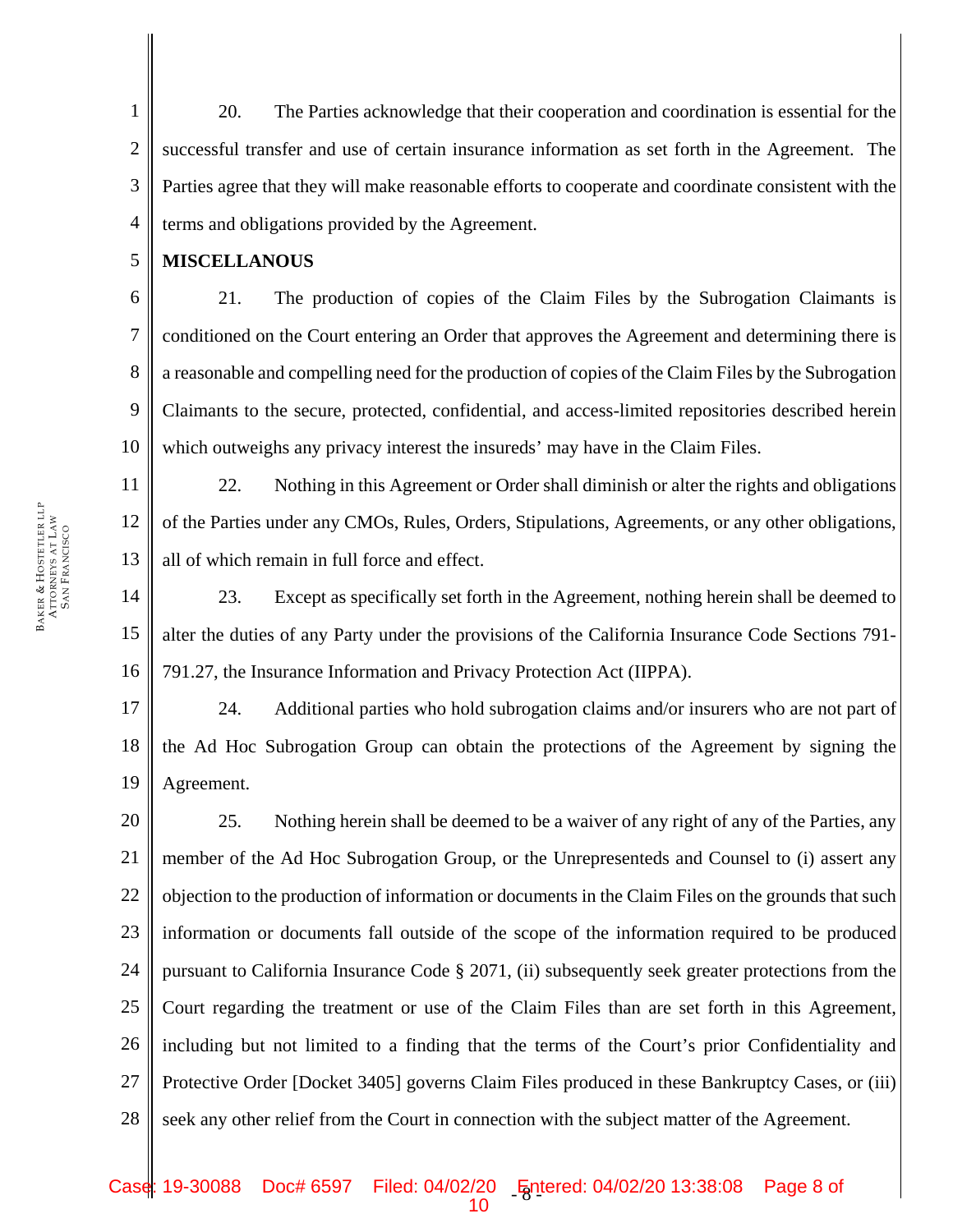1 2 3 4 5 6 7 8 9 10 11 12 13 14 15 16 26. Within 90 days of the Trustee's certification of the completion of the Trustee's Fire Victim Trust administration activities, the Trustee shall return or destroy Claim Files that had been provided by Subrogation Claimants for the Trustee. Within the same deadline, BrownGreer shall return or destroy Claim Files that were transmitted by Subrogation Claimants pursuant to the Agreement, provided that the Unrepresenteds and Counsel may elect for BrownGreer to retain their own or their clients' Claim Files in a BrownGreer repository. Whether the Claim Files are returned or destroyed, each of the Trustee and BrownGreer must submit a written certification to the Subrogation Claimants that transmitted the Claim Files that (1) identifies (by claim number) all of the Claim Files that were returned or destroyed and (2) affirms that they have not retained any copies, abstracts, compilations, summaries, or any other format reproducing or capturing any of the Claim Files, with the exception of any Claim Files the Unrepresenteds and Counsel elected for BrownGreer to retain in a repository. 27. The Court shall retain jurisdiction to hear and determine all matters arising from or related to the implementation, interpretation, or enforcement of this Agreement. BrownGreer PLC Dated: April 2, 2020 By */s/ Philip Strunk* 

17

250 Rocketts Way Richmond, VA 23231  $Telaphona: (804)$  521-7200

Philip Strunk

|    |                      |                                        |                                                                              | <b>ICIC DITIONS.</b> (OV+) $J\angle 1^-$ / $\angle 0$                                |
|----|----------------------|----------------------------------------|------------------------------------------------------------------------------|--------------------------------------------------------------------------------------|
| 20 | Dated: April 2, 2020 |                                        |                                                                              |                                                                                      |
| 21 |                      |                                        | The Ad Hoc Group of Subrogation Claim<br>Holders on behalf of the individual |                                                                                      |
| 22 |                      |                                        |                                                                              | <b>Subrogation Claimants</b>                                                         |
|    |                      |                                        | By <u>/s/ Benjamin P. McCallen</u>                                           |                                                                                      |
| 23 |                      |                                        | Benjamin P. McCallen                                                         |                                                                                      |
| 24 |                      |                                        | <b>WILLKIE FARR &amp; GALLAGHER LLP</b>                                      |                                                                                      |
| 25 |                      | Matthew A. Feldman<br>Joseph G. Minias |                                                                              |                                                                                      |
|    |                      |                                        |                                                                              | Benjamin P. McCallen                                                                 |
| 26 |                      |                                        | Daniel I. Forman                                                             |                                                                                      |
| 27 |                      |                                        |                                                                              | 787 Seventh Avenue                                                                   |
|    |                      |                                        |                                                                              | New York, NY 10019-6099<br>Telephone: (212) 728-8000                                 |
| 28 |                      |                                        |                                                                              | Facsimile: (212) 728-8111                                                            |
|    |                      |                                        |                                                                              |                                                                                      |
|    |                      |                                        |                                                                              | Case: 19-30088  Doc# 6597  Filed: 04/02/20  Entered: 04/02/20  13:38:08<br>Page 9 of |

10

18

 $19<sup>1</sup>$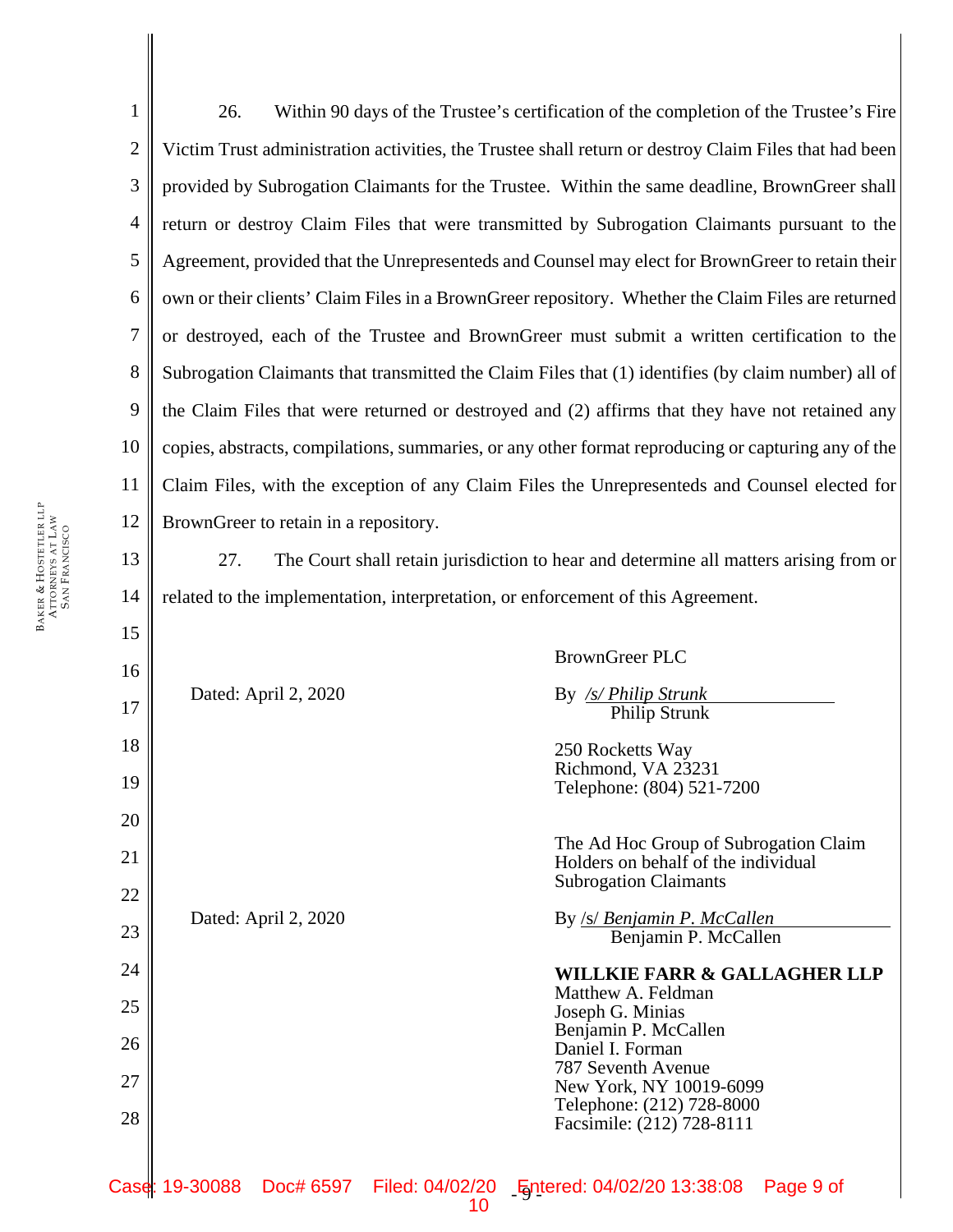BAKER &

HOSTETLER LLP

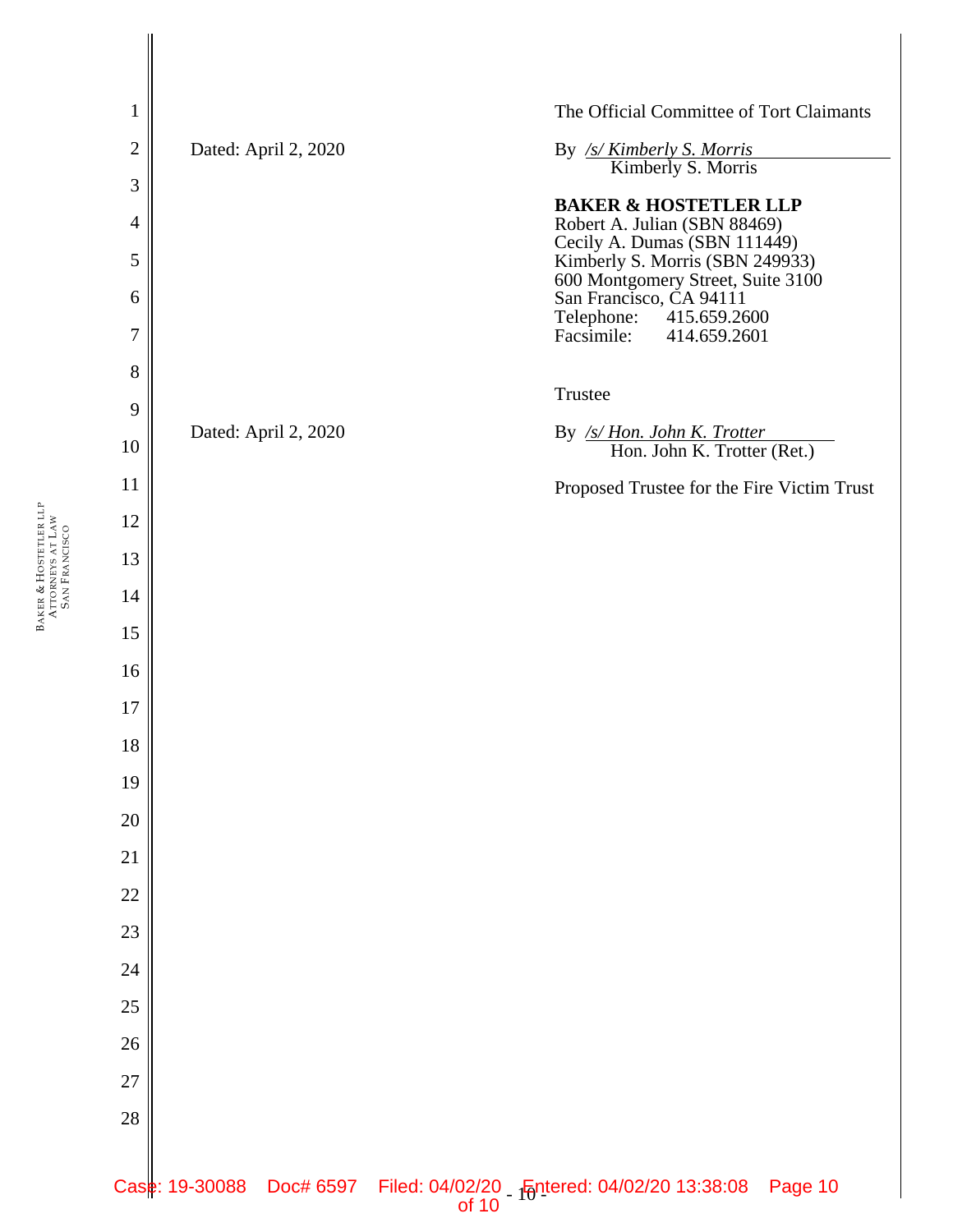| 1              | Robert A. Julian (SBN 88469)                                             |                                                                                  |  |  |
|----------------|--------------------------------------------------------------------------|----------------------------------------------------------------------------------|--|--|
| $\overline{2}$ | Cecily A. Dumas (SBN 111449)<br><b>BAKER &amp; HOSTETLER LLP</b>         |                                                                                  |  |  |
| 3              | 600 Montgomery Street, Suite 3100<br>San Francisco, CA 94111             |                                                                                  |  |  |
| $\overline{4}$ | Telephone: 415.659.2600<br>Facsimile:<br>414.659.2601                    |                                                                                  |  |  |
| 5              | Email: rjulian@bakerlaw.com<br>Email: cdumas@bakerlaw.com                |                                                                                  |  |  |
| 6              | Eric E. Sagerman (SBN 155496)                                            |                                                                                  |  |  |
| $\overline{7}$ | Lauren T. Attard (SBN 320898)<br><b>BAKER &amp; HOSTETLER LLP</b>        |                                                                                  |  |  |
| 8              | 11601 Wilshire Boulevard, Suite 1400<br>Los Angeles, CA 90025            |                                                                                  |  |  |
| 9              | Telephone: 310.820.8800<br>Facsimile:<br>310.820.8859                    |                                                                                  |  |  |
| 10             | Email: esagerman@bakerlaw.com<br>Email: lattard@bakerlaw.com             |                                                                                  |  |  |
| 11             | Counsel for Official Committee of Tort Claimants                         |                                                                                  |  |  |
| 12             |                                                                          |                                                                                  |  |  |
| 13             | UNITED STATES BANKRUPTCY COURT<br><b>NORTHERN DISTRICT OF CALIFORNIA</b> |                                                                                  |  |  |
| 14             | <b>SAN FRANCISCO DIVISION</b>                                            |                                                                                  |  |  |
| 15             | In re:                                                                   | Case No. 19-30088 (DM)                                                           |  |  |
| 16             | <b>PG&amp;E CORPORATION</b>                                              | Chapter 11                                                                       |  |  |
| 17             | -and-                                                                    | (Lead Case)                                                                      |  |  |
| 18             | PACIFIC GAS AND ELECTRIC<br>COMPANY,                                     | (Jointly Administered)                                                           |  |  |
| 19             | <b>Debtors</b>                                                           | <b>ORDER RE:</b>                                                                 |  |  |
| 20             |                                                                          | STIPULATED CONFIDENTIALITY<br>AND PROTECTIVE ORDER AND                           |  |  |
| 21             |                                                                          | <b>AGREEMENT ON THE PRODUCTION</b><br>OF CERTAIN INSURANCE<br><b>INFORMATION</b> |  |  |
| 22             |                                                                          |                                                                                  |  |  |
| 23             |                                                                          |                                                                                  |  |  |
| 24             | $\Box$ Affects PG& E Corporation                                         |                                                                                  |  |  |
| 25             | $\Box$ Affects Pacific Gas and Electric Company                          |                                                                                  |  |  |
| 26             | Affects both Debtors                                                     |                                                                                  |  |  |
| 27             | *All papers shall be filed in the Lead Case,<br>No. 19-30088 (DM)        |                                                                                  |  |  |
| 28             |                                                                          |                                                                                  |  |  |
|                |                                                                          |                                                                                  |  |  |